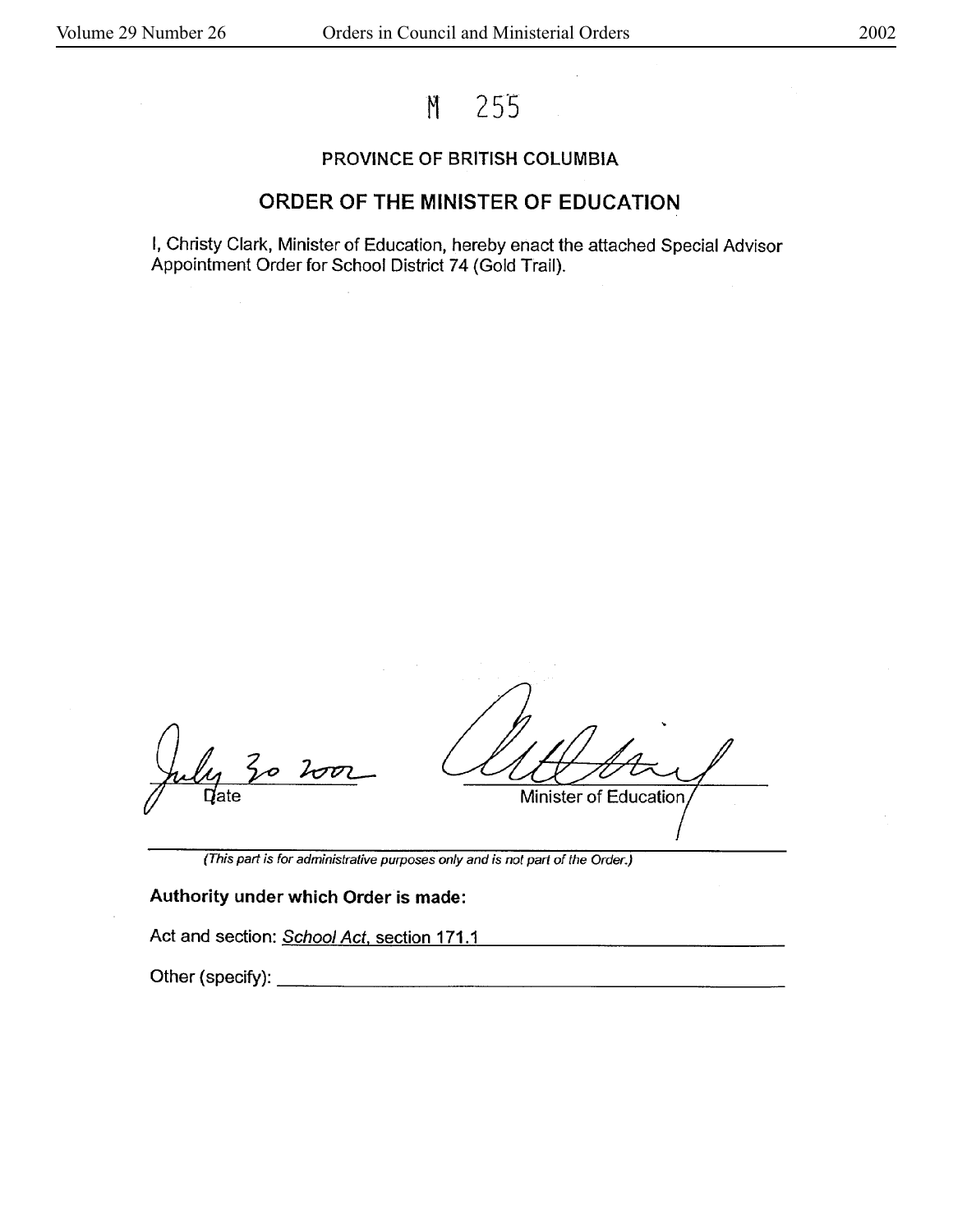### Special Advisor Appointment Order School District 74 (Gold Trail)

- 1. William George Gabriel Saywell, of 145 Cottonwood Street, Kaleden, British Columbia, V0H 1 KO, P.O. Box 369, is hereby appointed to be a Special Advisor for School District No. 74 (Gold Trail) as follows:
	- (a) The appointment is for a term commencing July 30, 2002 and ending on October 15, 2002.
	- (b) The Special Advisor will inspect and evaluate the following matters:
		- (i) the decision-making processes employed by School District No. 74 to determine annual operating budget allocations to all programs provided by School District No. 74 and schools in School District No. 74;
		- (ii) the efficacy of the debt retirement plan established by the school board in School District No. 7 4;
		- (iii) the levels of student achievement in School District No. 74 when compared with students in school districts of similar socio-economic composition;
		- (iv) the educational service levels of all programs provided by School District No. 74 and the educational service levels in all schools in School District No. 74:
		- (v) the working relationship between the school board in School District No. 74 and municipal governments within School District No. 74;
		- (vi) the School District No. 74 expenditures on administrative and governance functions;
		- (vii) the nature and scope of educational services provided to students enrolled in School District No. 7 4 distributed electronic learning program,
		- (viii) the decision-making process employed by School District No. 74 to determine the allocation of funds and items.of expenditure for programs for persons of aboriginal ancestry;
		- (ix) and other matters arising from the inspection and evaluation in (i) to (viii) as required by the Minister.
	- (c) The Special Advisor is to submit a report to the Minister of the results of the inspection and evaluation under subsection (b) on or before September 30, 2002.